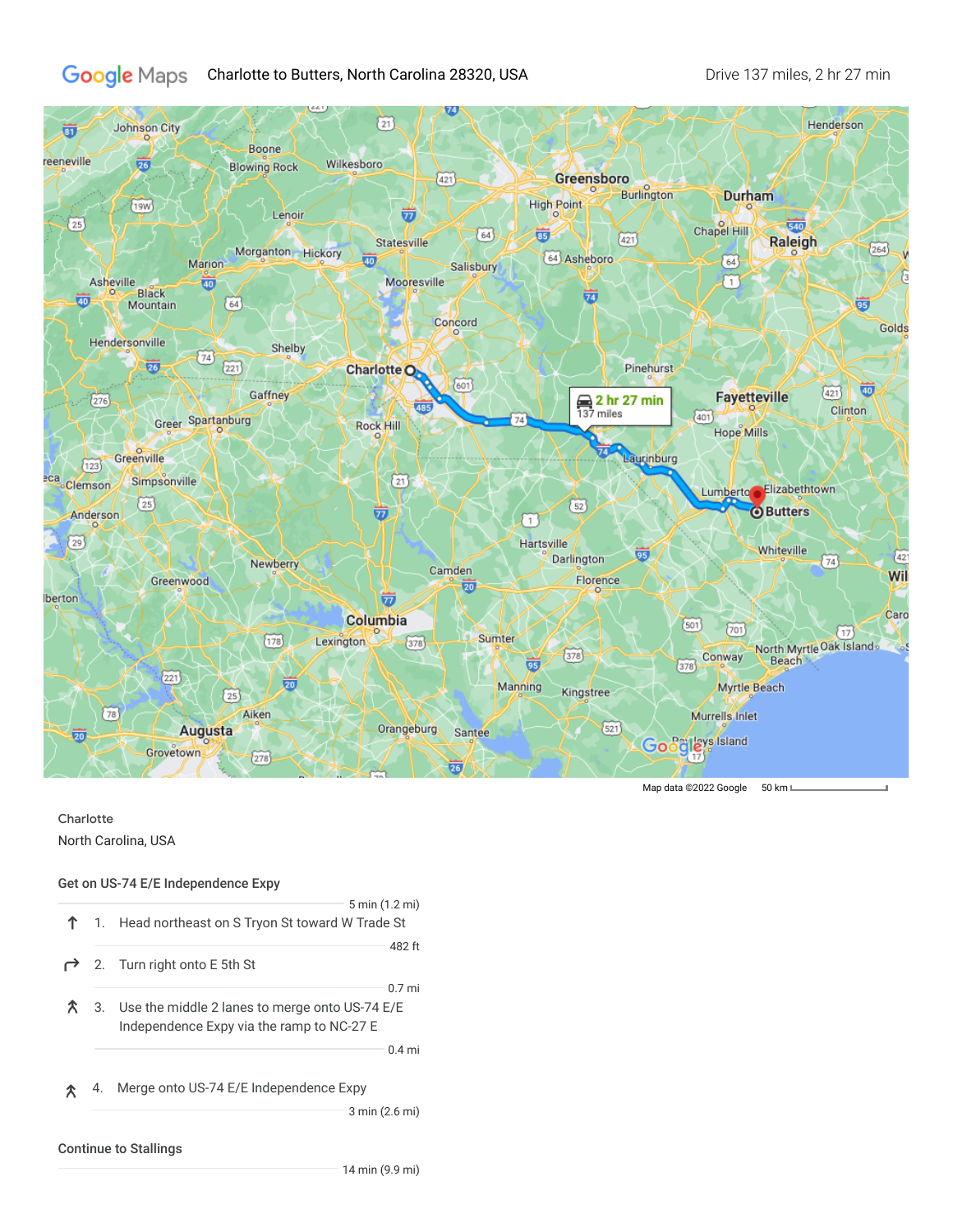| ↤ | 5.                   | Keep left to continue on E Independence Blvd/E<br>Independence Expy                             |                             |
|---|----------------------|-------------------------------------------------------------------------------------------------|-----------------------------|
| ↑ | 6.                   | Continue straight to stay on E Independence<br>Blvd/E Independence Expy                         | 3.3 <sub>mi</sub>           |
| ↑ |                      | 7. Continue straight onto US-74 E/E Independence<br>Blvd/E Independence Expy                    | 1.9 <sub>mi</sub><br>4.7 mi |
| ፐ | 8.                   | Continue onto US-74 BYP<br><b>A</b> Toll road                                                   |                             |
|   |                      | 17 min (18.7 mi)                                                                                |                             |
| ↑ | 9.                   | Continue onto US-74 E<br><b>D</b> Pass by Wendy's (on the right in 19.3 mi)<br>40 min (36.6 mi) |                             |
| ፐ |                      | 10. Continue onto I-74 E/US-74 E                                                                |                             |
|   |                      | 10 min (11.0 mi)                                                                                |                             |
| ↑ |                      | 11. Continue onto US-74 E<br>10 min (9.6 mi)                                                    |                             |
|   |                      |                                                                                                 |                             |
|   | from I-74 E          | Follow I-74 E to NC-41 N in Robeson County. Take exit 213                                       |                             |
| ← | 12.                  | 29 min (33.0 mi)<br>Keep right to continue on I-74 E, follow signs for<br>Lumberton             |                             |
|   |                      | 10.5 mi                                                                                         |                             |
|   | 13.                  | Keep left to stay on I-74 E<br>22.2 mi                                                          |                             |
| ↗ | 14.                  | Take exit 213 for NC-41 toward<br>Lumberton/Fairmont                                            |                             |
|   |                      |                                                                                                 | 0.3 mi                      |
|   | <b>Rd in Butters</b> | Continue on NC-41 N. Take NC-211 S to Butters Cemetery                                          |                             |
|   |                      | 22 min (14.8 mi)                                                                                |                             |
| ↰ |                      | 15. Turn left onto NC-41 N<br><b>D</b> Pass by Dollar General (on the right in 2.1 mi)          |                             |
| r | 16.                  | Turn right onto W 2nd St/NC-72 E<br>Continue to follow NC-72 E                                  | 3.5 mi                      |
| Υ |                      | 17. Continue onto NC-211 S/E 5th St                                                             | 2.1 mi                      |

Continue to follow NC-211 S 8.0 mi 18. Turn right onto NC-211 Business S 0.7 mi 19. Turn right onto Berry Lewis Rd 0.4 mi 20. Turn right onto Butters Cemetery Rd  $\mapsto$ **D** Destination will be on the right